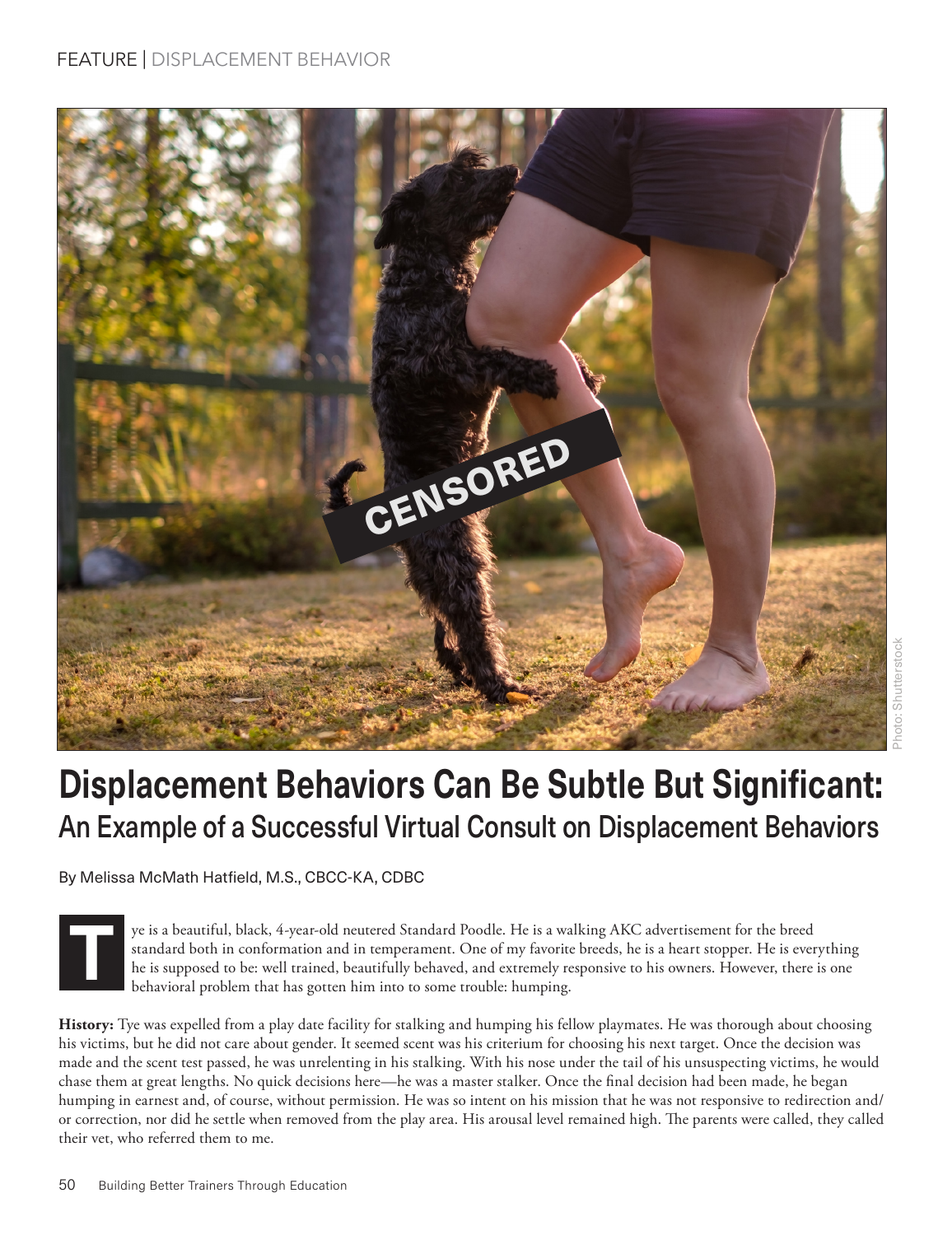

Multiple phone calls were made to the manager of the play date facility, as well as obtaining a written report and video. Parents also supplied their own videos, and in the history-gathering phase, we discovered a video of his humping behavior at 4 ½ months in a dog park play area. Tye had been adopted and neutered around 11 weeks of age. Since that time, he had had no behavioral problems or signs of aggression, fear, stress, or anxiety. He has

Tye, a 4-year-old Standard Poodle

been a quick and compliant learner of the household rules and regulations and a joyful companion. Tye is a beautiful specimen who appears healthy and in his prime. He exhibits an excellent attention span, focus, compliance, intelligence, sensitivity, and willingness to please, all hallmarks of his breed. He has been socialized from an early age and has a history of getting along well with other dogs . . . outside of this current play date. That was the first clue. Why the inappropriate humping? Another red flag was that Tye's training capabilities were above the norm, and his excellent foundational training skills were a testimonial to his canine–human relationship with his pet parents. He was highly responsive to humans, well socialized in a previous play date, and had no history of dog-dog aggression or reactivity.

The parents reported that he had been to another play date facility before attending the one that excused him. There was no history of complaints from the previous play date facility. Why? What was the difference? What could be going on with him? The history was compiled, a behavior questionnaire and personality profile were completed, and a virtual consultation was scheduled.

**Observation:** While reviewing the play date video (the one from the facility from which he had been excused), something in it gave me pause. His fellow playmates were behaving in a way that made me look closer. Something was wrong. If one looked closely, the dogs' energy levels were consistent with each other, as if they were moving as a group at a similar rate of speed that looked unnatural. If you think about it, when you observe dogs in a play environment, some are running, others are chasing, rolling, sniffing, sitting—all doing more or less their own thing alone or with a playmate, but not moving as a mass of energy together. What was going on? Was it the environment? Was it because there were so many dogs in an enclosed area? Was it because they were indoors? Was it the combination of the two? What would this many dogs look like playing in a larger outdoor area? Was Tye reacting to the environment? Could this be environmental stress?

Since our goal was to eliminate potential causes and identify specific triggers, I asked what his behavior was like in the previous play date facility. Knowing that the first facility has less density in dog population, has a larger area, and the play date was outdoors, this was a critical comparison. The parents said that there had been no mention of behavioral problems in the previous play date or complaints about Tye humping. The manager of the previous play date facility confirmed the parents' report. Tye was no problem, and if there had been a humping incident, it was easily redirected.

The parents being the type of pet parents that they are, agreed to send Tye immediately back to the original play date facility. The manager provided videos and instructed her staff what triggers (getting a scent and stalking) to watch for and to redirect before Tye had an opportunity to begin his humping. Voila! The videos were beautiful. He was running, playing, with a huge grin and ears flying. Yes, there was some minor sniffing, but he responded to redirection beautifully before the stalking behavior began. Because there was no stalking, there was no humping. Because there was no humping, he was not overly aroused. Because he was not overly aroused, he was not put into a time out. The behavior sequence that was exhibited in the indoor play date was not exhibited in the outdoor play date. Tye was too aroused in the indoor facility to break the behavior sequence. In the outdoor facility, his stress levels were reduced, and he was more receptive to redirection.

There was another environmental difference between the two facilities. The indoor play date facility did not offer an area of escape or rest, nor were there breaks during the day. The outdoor play area offered multiple indoor rest periods during the day, giving the dogs an opportunity to regain their equilibrium and experience a state of calm, emotionally and physically.

There was yet another environmental difference. At the indoor facility, correction and redirection were given too late in the behavior sequence for Tye to stop. When removed for a timeout he was put in a stimulating environment where he could not recover his equilibrium. It was isolation but with full view of the other dogs, not a place to become quiet and calm. This added more stress to an already stressed Tye. Some dogs can handle the stimulation of a densely populated indoor facility, and some cannot. Tye thrives in effectively supervised, wide-open, less-dog-populated areas. Everyone has their individual tolerance for stimulation, dog or human, just as one human can handle large noisy crowds where another prefers to curl up on the couch with a good book.

## **DIAGNOSIS**

Displacement behavior — humping due to environmental stress. **Prognosis (criteria from Shikashio, 2020)** Sociability—Human-Dog; Excellent Dog-Dog (in general)—Excellent Predictability—Behavior occurs in specific context and has not generalized to objects or humans. Range of Antecedents—Narrow, very specific and easy to identify.